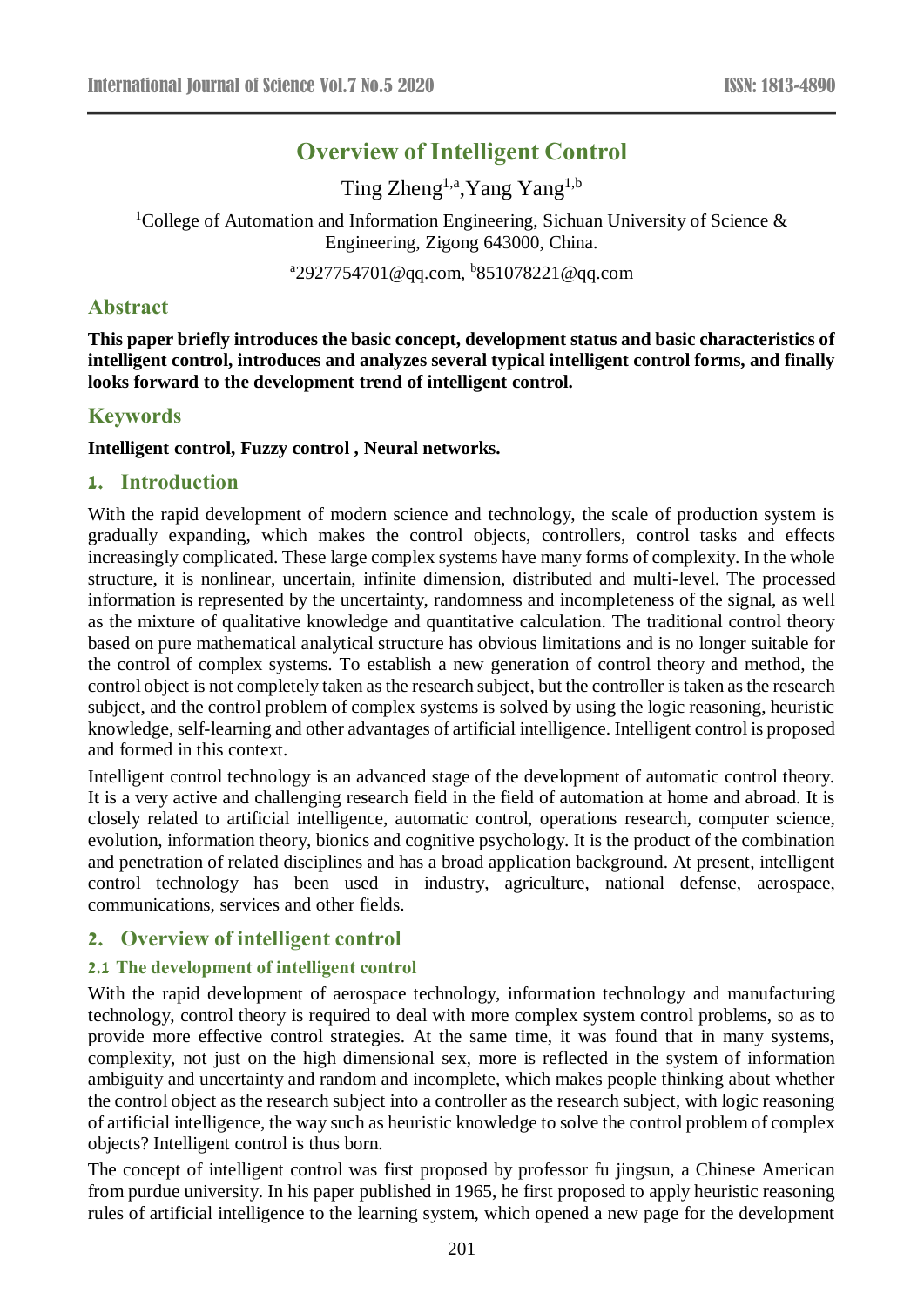of intelligent control technology. Then, Mendel proposed the new concept of "artificial intelligence control" in 1966. In 1967, Leondes and Mendel first used the term "intelligent control" and applied techniques such as memory and object decomposition to learning control systems. In 1974, British professor Mamdani applied fuzzy language to the theory of fuzzy control, and successfully applied his proposed fuzzy control method to the control of steam engine and boiler. This is the widely used Mamdani fuzzy model. In 1977, Saridis comprehensively discussed the process from feedback control to optimal control, random control to adaptive control, self-organizing control, learning control and finally to intelligent control. In 1979, Mandani successfully developed an organizational fuzzy controller, which made the fuzzy controller more intelligent. In the 1980s, the research on intelligent control entered a period of rapid development. In 1983, Saridis applied intelligent control to the control of robots. In 1984, Astrom directly introduced the expert system technology of artificial intelligence into the control system, and explicitly proposed the new concept of establishing expert control. In the same year, the Hopfield network proposed by Hopfield and the BP algorithm proposed by Rumelhart injected new vitality into the research of artificial neural network, and were quickly applied widely. In August 1985, IEEE held the first academic symposium on intelligent control in New York, marking the birth of intelligent control as an emerging discipline and its establishment internationally as an independent discipline. Since the 1990s, the research momentum of intelligent control has been extremely rapid. Intelligent control has entered the application stage, and its application research field has expanded from the industrial process control to the military, aerospace and other high-tech fields or the field of household appliances. In 1995, the establishment conference of intelligent automation committee and the first China intelligent automation academic conference were held in tianjin. Although China's intelligent control research started late, but the development is very fast, the level of intelligent control research has been recognized by the international academic community.

### **2.2 Definition of intelligent control**

From the perspective of information, intelligence can be specifically defined as the ability to acquire, transmit, process, reproduce and utilize information effectively, so as to successfully achieve a predetermined purpose in any given environment. As for intelligent control, there is no unified definition. According to the definition of general behavioral characteristics, Albus believes that intelligent control is a knowledgeable "behavioral helmsman", which combines knowledge with feedback to form a perception-interactive, goal-oriented control system. The system can carry out planning and decision-making, produce effective and purposeful behaviors, and achieve established goals in an uncertain environment. According to the process definition of human cognition, a.m. stel believes that intelligent control is a computationally effective process, which leads the uncertain complexity to the specified target through the most basic operations, namely induction (G), concentration (CS), and combination operation (CS), under the non-complete indicators. According to the definition of machine intelligence, Saridis points out that intelligent control is a combination of cognitive science, a variety of mathematical programming and control technologies, which integrates various algorithms and mathematical and linguistic methods applied to the system.

Saridis et al. extended fu jingsun's dualistic intersection theory and put forward the ternary theory, which regarded intelligent control as the product of the combination of artificial intelligence, automatic control and operational research. Among them, artificial intelligence is a knowledge processing system, with memory, learning, information processing, language formation, heuristic reasoning and other functions. Automatic control describes the dynamic characteristics of the system and is a kind of dynamic feedback. Operations research is a quantitative optimization method, such as linear programming, network planning and scheduling management, optimization decision-making and multi-objective optimization methods. The IEEE control systems association concludes that intelligent control must have the ability to mimic human learning and adaptation. In short, an intelligent control system has the ability to perform appropriate behavior in an uncertain environment, increasing the probability that the system will complete the task.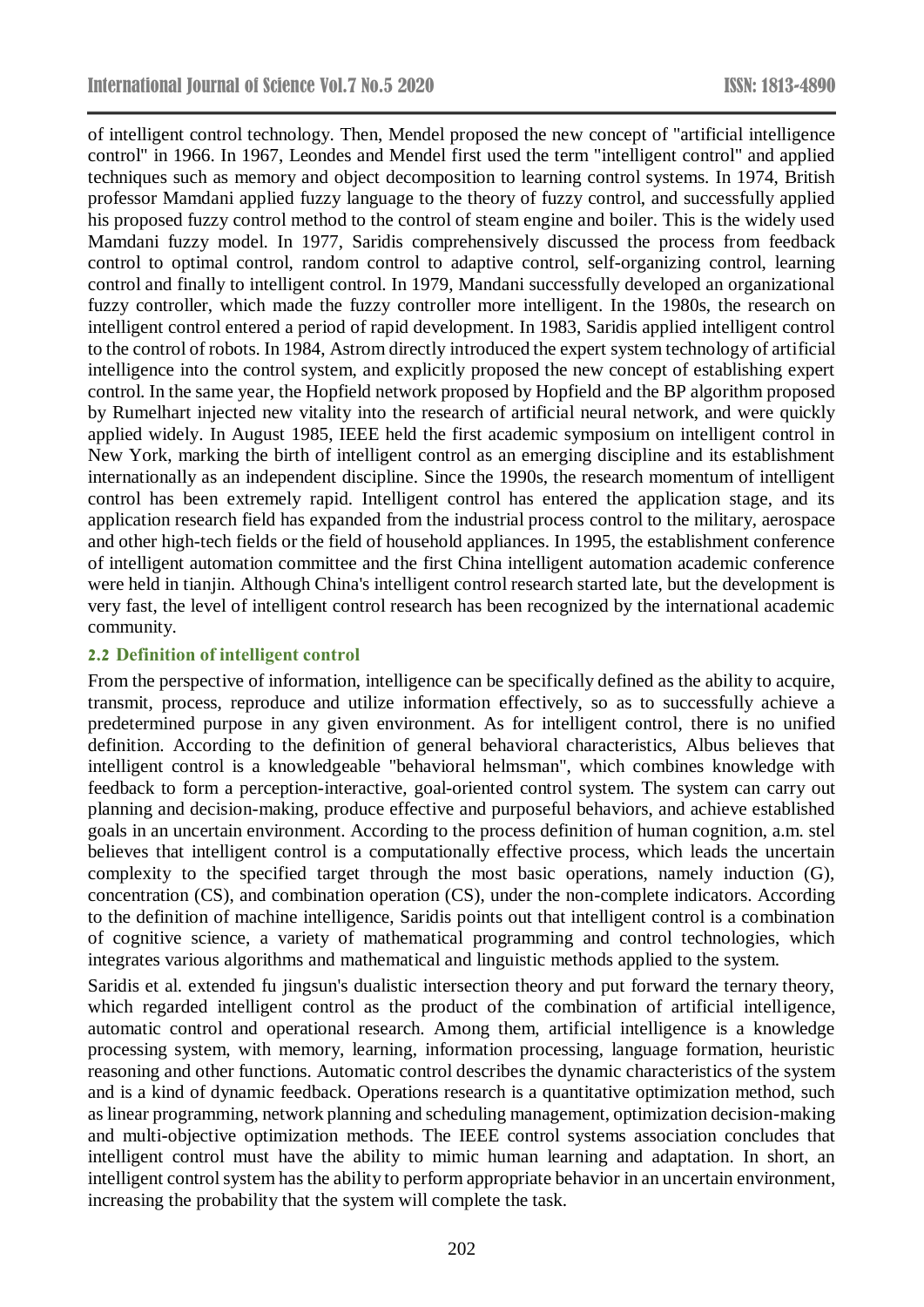### **2.3 Features of intelligent control**

Different from the traditional control theory, the controller is no longer a single mathematical analytical model, but a generalized model combining mathematical analytical model and knowledge system. Generally speaking, intelligent control has the following basic characteristics: 1) have sufficient knowledge of human control strategies, controlled objects and environment and the ability to use such knowledge, and have the ability of compensation and self-repair and judgment and decision-making. 2) in the face of complex systems (such as nonlinear, fast time-varying, multivariate, strongly coupled, uncertain, etc.), it should be able to carry out effective global control to solve generalized problems and have strong fault tolerance. 3) adopt open closed loop control and multimode combination control combining qualitative decision and quantitative control. 4) with variable structure. From the perspective of system function and overall optimization to analyze and integrate the system, can be overall self-optimization, in order to achieve predetermined goals, should have adaptive, self-organization, self-learning and self-coordination capabilities. 5) a hybrid control process with a non-mathematical generalized model represented by knowledge and a mathematical model represented by mathematics. In terms of information processing, the system has both mathematical operation and logic and knowledge reasoning.

# **3. Basic contents of intelligent control theory**

Conventional intelligent control methods include fuzzy logic control (LC), hierarchical intelligent control (HIC), neural network control (NNC), expert control (EC) and artificial intelligence control (AHC). Austrom, a famous authority of control theory, pointed out in his article "direction of intelligent control" that fuzzy logic control, neural network and expert control are typical intelligent control methods.

### **3.1 Fuzzy control**

Professor l. a. zadeh, an expert in automation theory at the university of California, first proposed the concept of fuzzy set in 1965, which marked the formal birth of fuzzy mathematics. The basic idea of fuzzy control is to summarize the control strategy of human experts on a specific controlled object or process into a series of control rules expressed in the form of "IF(condition)THEN(action)", and obtain the control action set through fuzzy reasoning and act on the controlled object or process.

Fuzzy control system can realize the automatic control of the system, which integrates fuzzy mathematics, fuzzy language and fuzzy logic. It is a closed-loop numerical control system built by computer. The key of fuzzy control system is the fuzzy controller that can realize fuzzy control. Fuzzy logic is realized by a free way control algorithm, which is applied in the system with high complexity, strong qualitative information, inaccurate information and uncertain information. There is a high similarity between fuzzy control system and negative feedback closed-loop control system. The difference between the two is that the control of fuzzy control system is realized by fuzzy controller, as shown in FIG. 1.



FIG. 1 fuzzy control system

At the beginning of human beings' understanding of things is qualitative, fuzzy and imprecise, so it is of realistic significance to introduce fuzzy information into intelligent control. Compared with conventional control, it has the following characteristics:

Advantages of fuzzy control: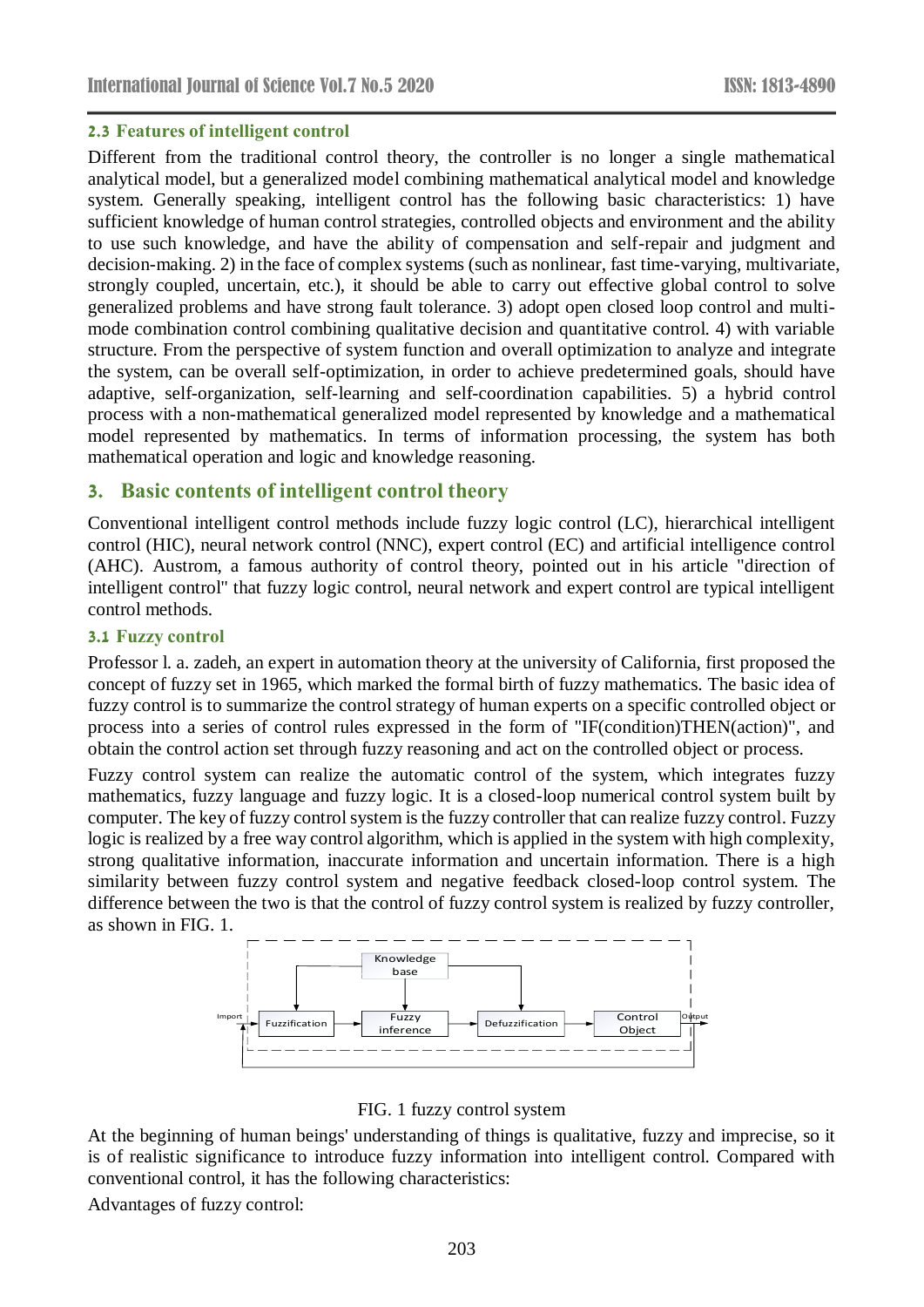1) the design does not need to establish the mathematical model of the controlled object, but only requires the mastery of human control experience.

2) the system has strong robustness, and the change of controlled object parameters has no obvious influence on the fuzzy control, which can be used for the control of nonlinear, time-varying and timedelay systems.

3) the control query table is obtained by off-line calculation, which improves the real-time performance of the control system.

4) the control mechanism conforms to people's intuitive description and thinking logic of the process control function.

Disadvantages of fuzzy control:

1) when establishing the methods of fuzzification and inverse fuzzification, there is no systematic method, mainly relying on experience and trial and error.

2) once the control rules are determined, they cannot be adjusted online and cannot be well adapted to the changes of the situation.

3) the steady-state accuracy of the fuzzy controller is not high because it does not have an integral link.

From the above characteristics, it can be seen that fuzzy control technology can be used in all cases where mathematical model cannot be established or it is difficult to establish mathematical model. On the one hand, fuzzy control provides a new mechanism to realize the control rules based on natural language description rules. On the other hand, it provides an alternative method to improve the nonlinear controllers, which are generally used to control devices with uncertainty and difficult to deal with by traditional nonlinear theory.

#### **3.2 Neural network control**

Artificial neural network (Ann) USES bionics to study advanced information processing in human brain and intelligent system. The controller based on neural network can be regarded as a pattern recognition problem. The pattern to be identified is some signal of a change in a controlled state, output, or a performance evaluation function. These signals are mapped into control signals by neural network. Even if the input information of neural network is insufficient, the pattern can be recognized quickly and the appropriate control signals can be generated. The control effect is reflected by the evaluation function of the system, which is input into the neural network as a kind of change signal to be the learning algorithm or learning criterion of the neural network. The structure of neural network is shown in figure 1-2.



FIG. 2 neural network structure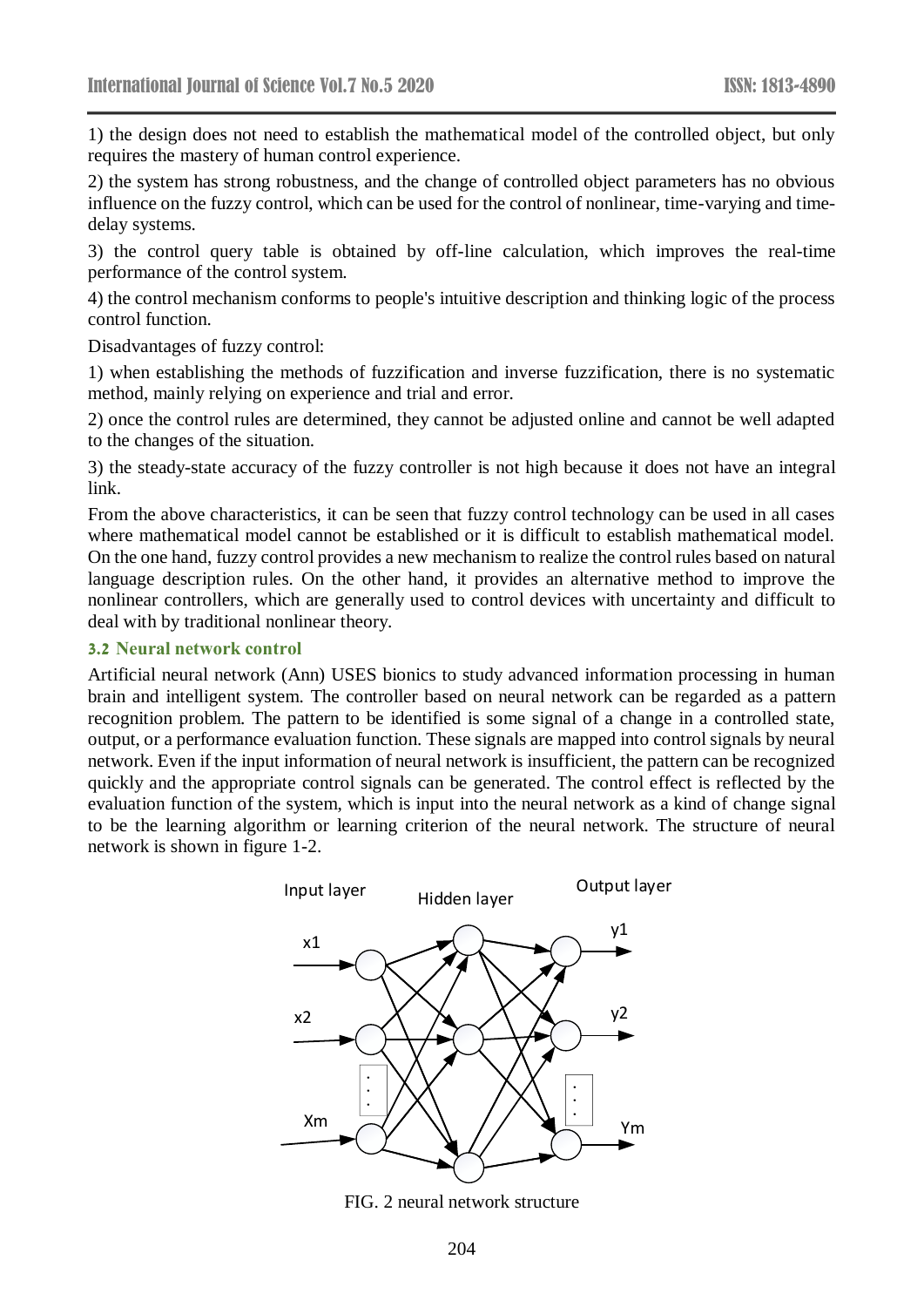At present, the research on neural network control is very active, and neural network control is a new research direction of intelligent control. Neural network has the following characteristics:

Advantages of neural network control:

1) can fully approximate any complex nonlinear relationship.

2) all quantitative or qualitative information is equipotential distributed in each neuron in the network, so it has strong robustness and fault tolerance.

3) the parallel distribution processing method is adopted to make it possible to conduct a large number of fast computation.

4) can learn and adapt to unknown or uncertain systems.

5) data fusion ability.

Disadvantages of neural network control:

1) slow learning speed, easy to converge to the local minimum point.

2) the stability of the control is poor.

3) it is difficult to express and deal with a large number of uncertain information in the production process.

From the above characteristics, it can be seen that neural network has a strong ability of information synthesis. It can handle a large number of different types of input at the same time, and can solve the problem of complementarity and redundancy between input information. As an essentially parallel structure, neural network has shown great advantages in the field of automatic control which requires high real-time performance.

#### **3.3 Expert control system**

Expert Control System (ECs), one of the most successful branches in the field of artificial intelligence, has been widely used in fault diagnosis, various industrial process Control and industrial design of intelligent Control systems. The emergence of expert control system has changed the situation that traditional control system design only relies on mathematical model, which combines knowledge model with mathematical model, knowledge information processing technology with control technology. Most expert systems are mainly composed of knowledge base, database, reasoning machine, interpreter and knowledge acquirer, as shown in figure 3.



Figure 3 expert control system

Advantages of expert control system:

1) to a certain extent, it can simulate people's thinking and activity rules, carry out automatic reasoning, be good at coping with various changes, and have transparency and flexibility.